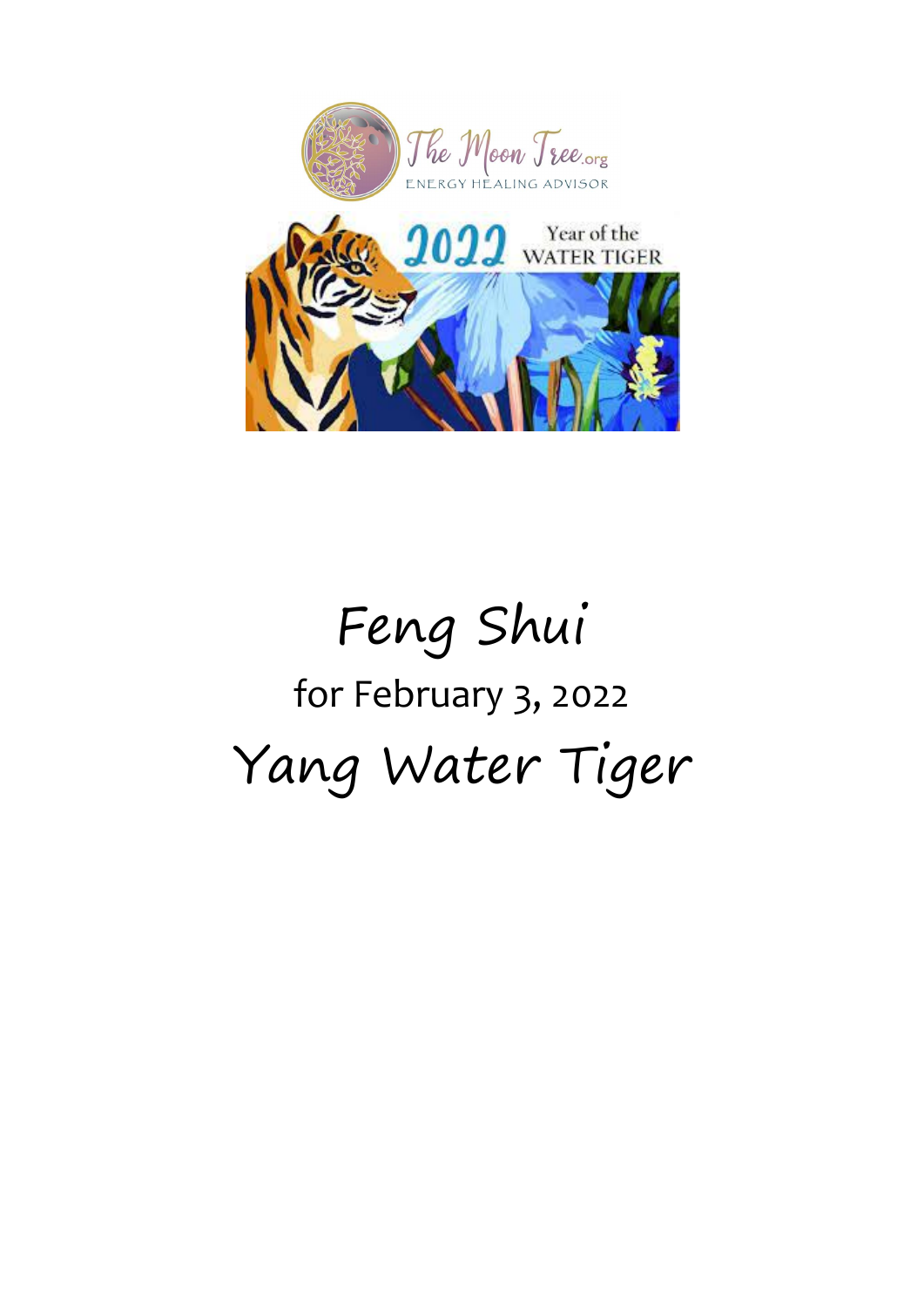

#### **ENERGY INFLUENCE OF THE TIGER IN 2022**

Before we dive into the Feng Shui cures and enhancers for 2022, let's discuss the energy influences of the *Yang Water Tiger.*

The slow, gentle and hardworking nature of the ox in 2021 is replaced by the **speed, strength and power** of the tiger in 2022.

We will see some big changes into the world and it should be a year of progression, innovation in new technologies around the world and also a year of growth.

Tiger years always bring new changes combined with natural disasters like earthquakes, storms, volcanos, or whatever mother nature throws at us. A new financial reset with tech like crypto, blockchain, and the metaverse can bring both good and bad news.

The tiger is tough when facing adversity, with a strong sense of justice and a commitment to the greater good. However, the hunting instinct may generate competition and conflict among people.

The Year of the Tiger is set to be characterized by strength, generosity and growth. People will regain some vitality in 2022. We will be determined to achieve our goals.

The upcoming 12 months are expected to generate self-confidence and enthusiasm at work, as well as competence and courage in the face of challenges.

The main areas to enhance will be wealth, health and career as these are the most likely to have been affected by the pandemic.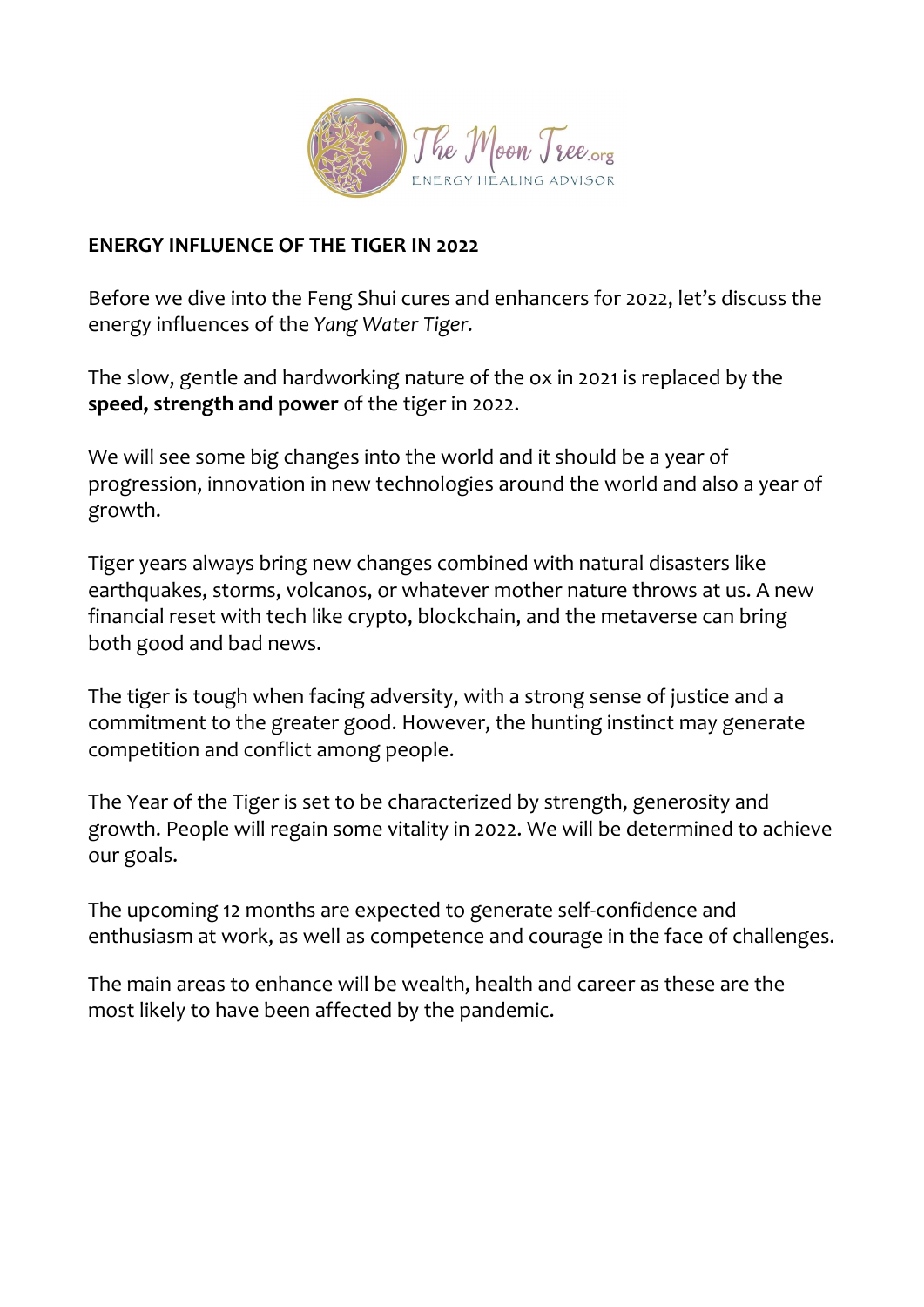#### **BEFORE YOU BEGIN…**

Before implementing the annual flying star Feng Shui strategies on or after February 3, 2022, it is suggested to do a deep cleaning of your home:

- Clean the lights and light fixtures  $\Diamond$
- $\circ$  Clean floors and baseboards
- $\Diamond$ Wash walls, blinds, curtains and ceilings
- $\Diamond$ Remove dust from everything else, don't forget the top of the fridge
- Organize cupboards, drawers, pots/pans and Tupperware area  $\Diamond$
- Make sure the metal part of knives are not visible (a knife holder or knife  $\Diamond$ drawer is good)
- Vaccuum the sofa, clean underneath and behind the couches too  $\Diamond$
- Wash the windows  $\Diamond$
- $\Diamond$ Remove old stuff from closets that no longer serve you. Sell it, donate it
- $\Diamond$ Organize the garage and the shed
- Clean the vehicles  $\begin{array}{ccc} \diamond & \diamond & \circ \end{array}$
- Go through closets and sell or donate old items that you no longer need or  $\Diamond$ use
- Wash door mats and vehicle mats  $\Diamond$
- Organize and wash refridgerator: discard old, expired food  $\Diamond$
- Organize and wash freezer: discard old, expired food  $\Diamond$
- Deep clean the fish tank and the gravel at the bottom  $\Diamond$
- $\Diamond$ Wash kitchen table, also underneath, the legs and the chairs
- $\Diamond$ Clean behind the fridge, stove and dishwasher
- Turn over the mattresses  $\Diamond$
- $\circ$  Steam clean the carpets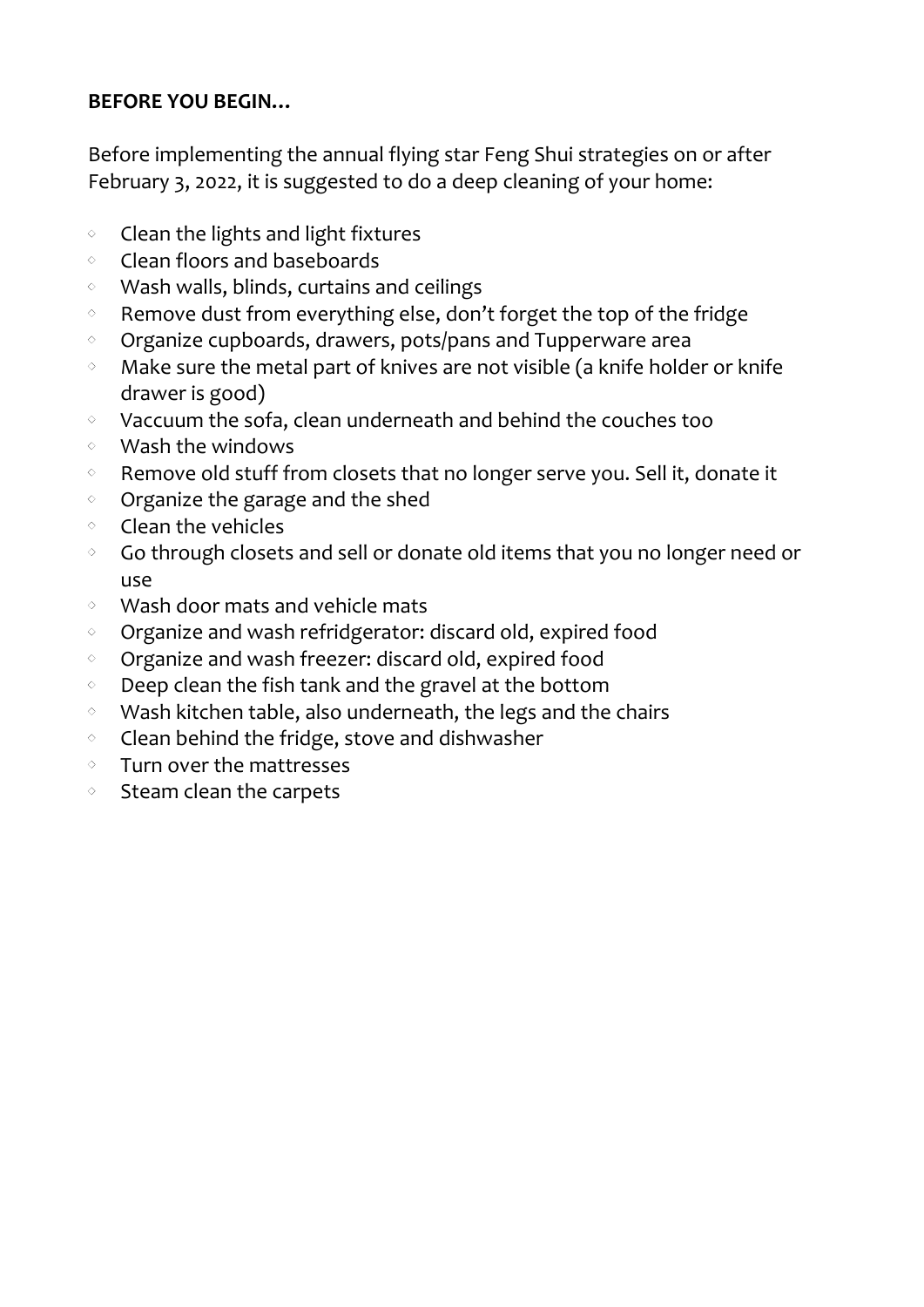

**√** *Good Areas*: South (9#), Northeast (#8), Northwest (#6), Southeast (#4)

X *Less Favorable:* Centre (#5), West (#7), Southwest (#2), East (#3), North (#1 T*hree Killings*)

## **South: 9 (GOOD)**

- ◆ Recognition & Fame, especially with female clients and associates
- ◆ Technology & Spiritual
- ♦ Use this area to make phone calls for new opportunities
- Great for meditation and other spiritual practices
- ◆ Learn and implement your new IT skills here
- $\blacklozenge$  Social media zone, do live videos here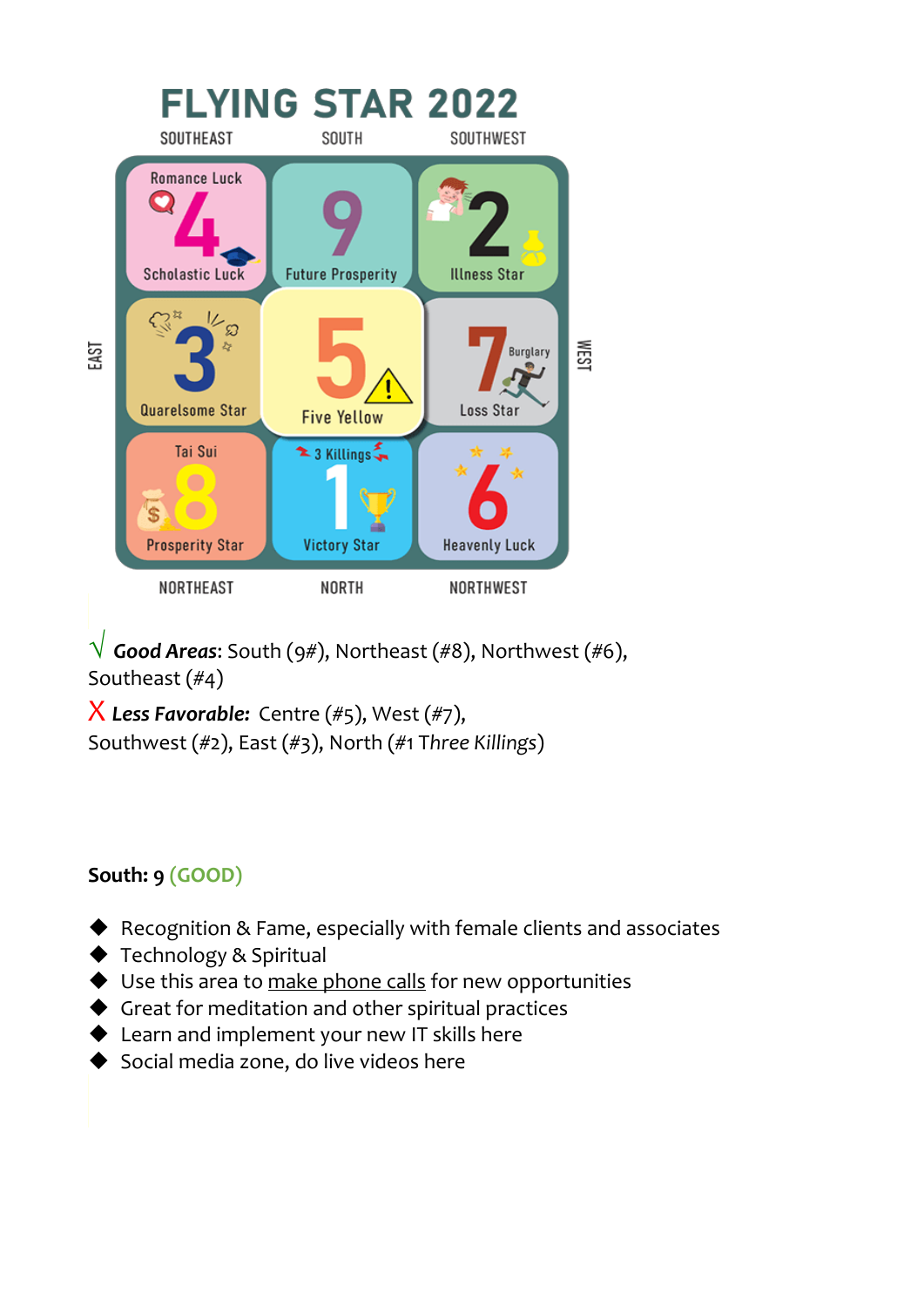#### **Northeast: 8 (GOOD)**

- ◆ Entrepreneursip & Business
- ◆ Wealth and Money section: Great if your main door is located here as it ushers in new wealth opportunity Chi (Qi) from the outside
- ◆ Do your investments, stocks, bonds and RRSP portfolio tasks in this section
- ◆ Use this section more often to activate money Qi.
- ◆ No renovations and keep this area quiet

#### **Northwest: 6 (GOOD)**

- ◆ Leadership, Management & Strategic thinking zone
- ◆ Work in this zone if you have a home business for brand recognition, expansion and partner collaborations
- Good for career recognition: position your work desk in this zone
- ◆ Look for career opportunities while sitting in this area
- **◆** Promotion: success in career
- ◆ Sleep here for healing of minor illnesses and ailments

## **Southeast: 4 (GOOD)**

- ◆ Education, Writing and Journalism, Romance zone
- ◆ Gardening & Agriculture (grow plants here)
- $\blacklozenge$  Study for exams in this area
- $\blacklozenge$  Read books and courses here
- ◆ Good area for romance and if you're looking for a serious relationship...do your dating website stuff here
- ◆ Place fresh flowers and Rose Quartz, as well as images or statues of love
- ◆ Place bookcase here

## **NorthEast: 1 (GOOD)**

- ◆ Teachers, Scholars, Philosophy, Creativity
- ◆ Perfect place to journal, meditate and study for self-improvement
- ◆ Use this area to discover helpful people to help you on your journey
- ◆ Do something creative here
- ◆ No renovations and keep this area quiet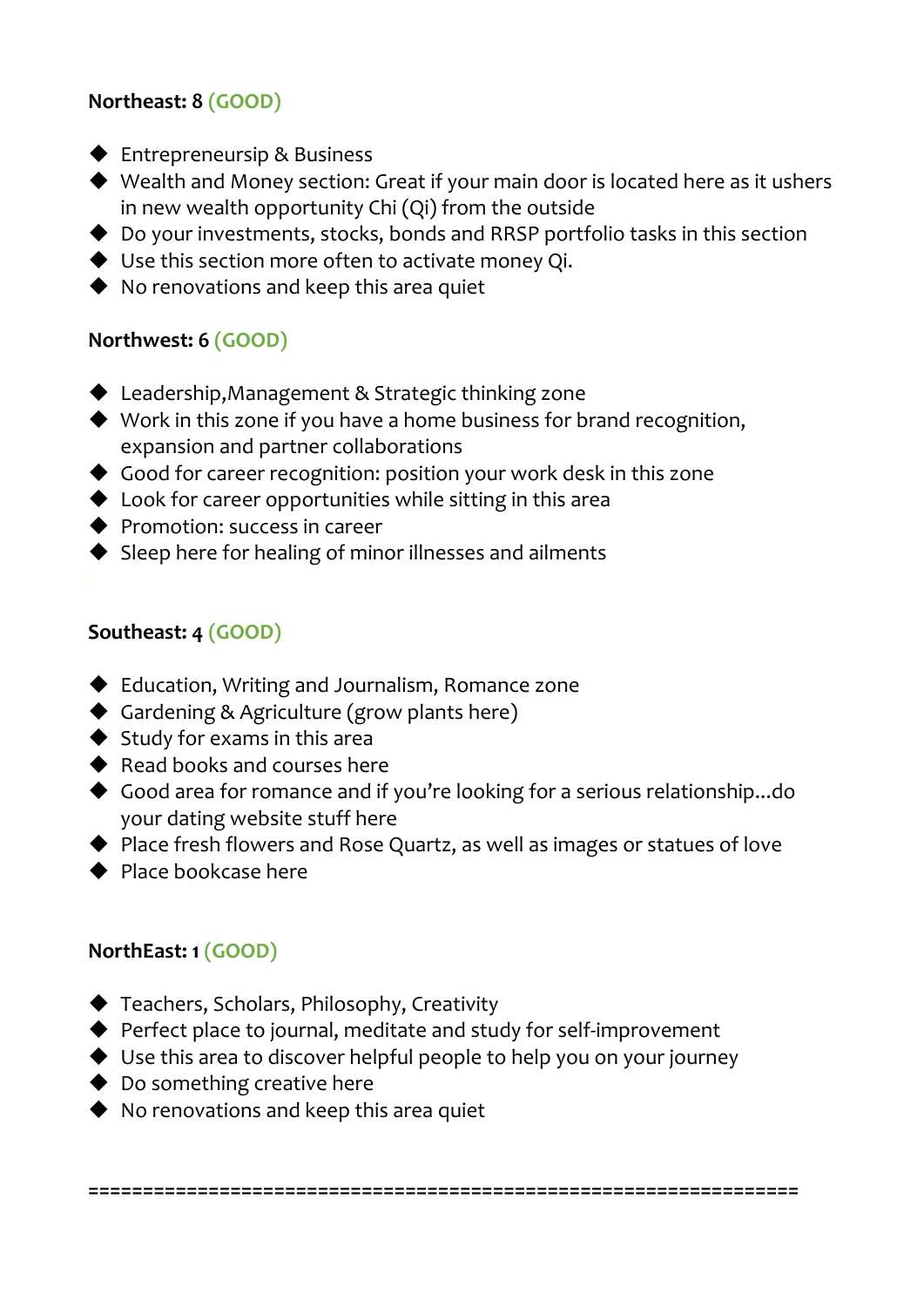## **Center of House: 5 (BAD)**

- $\blacklozenge$  The worst sector of 2022. The yellow #5 star can bring trouble.
- ◆ Needs large salt water cure
- ◆ Place big chunks of vibration absorbing stones like shunghite, smoky quartz and black tourmaline.
- ◆ This area needs loving thoughts, Luxe [Orgonite](http://www.themoontree.org/products-services/)<sup>™</sup>, white sage [smudging](https://www.amazon.ca/gp/product/B01MU9PVB6/ref=as_li_ss_tl?ie=UTF8&linkCode=sl1&tag=themoontreedo-20&linkId=1c74f3208e3b15a8f2419d67a544aa6b") often, and how about an extra salt water cure!
- Put **heavy metal** items in this section especially large brass, iron and copper statues. Get creative, like heavy metal exercise barbells for example.
- ◆ No renovations in this sector for 2022, and don't sleep here if you can help it!

## **West: 7 (LESS FAVORABLE)**

- ◆ Needs large salt water cure
- ◆ Can be good area to develop your performance and communication skills
- $\blacklozenge$  Sing here
- ◆ Practice your speech/presentation here
- This sector can cause arguments and accidents involving sharp objects
- ◆ No renovations please
- ◆ Watch for theft, have your security system in order

#### **Southwest: 2 (LESS FAVORABLE)**

- ◆ Needs large Salt water cure
- ◆ The number 2 illness star flies into the South which can cause health problems.
- $\triangle$  Can be good to find real estate and manage your property assets
- $\blacklozenge$  Place many metal objects here, the bigger and heavier metal, the better!
- ◆ Use 6 Chinese brass coins tied in a row with red string
- ◆ Don't renovate in this sector in 2022, don't make loud noises
- If your main door is here, take care of your health and get regular checkups! Better yet, get everyone to use a different door in one of the good sectors
- Move your work desk **out** of this sector to minimize business and career blockages